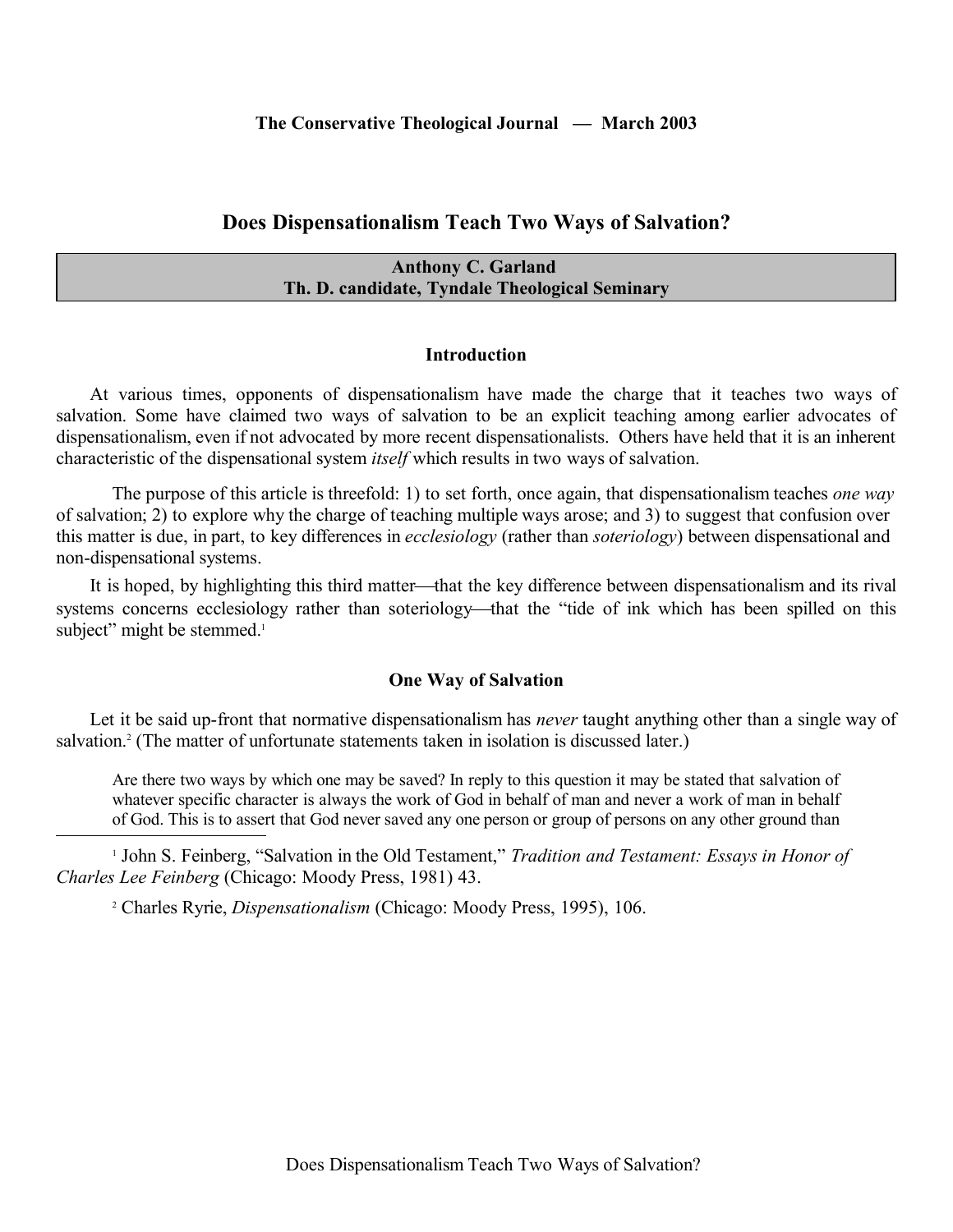that righteous freedom to do so which the Cross of Christ secured. There is, therefore, but one way to be saved and that is by the power of God made possible through the sacrifice of Christ.<sup>3</sup>

...there are not two ways of salvation. All salvation of God stems from the Savior, the Son of God, and His work on the cross. ... The two great essentials of salvation remain the same from the salvation of Adam to the last soul which God takes to Himself in the future. Faith is the condition and the death of Christ is the hasis $4$ 

Let it be stated categorically that Dispensationalism has not and does not believe that the Law of Moses was a means of salvation. This concept is rejected because it would make salvation by means of works. Salvation was and always is by grace through faith. While the content of faith has changed from age to age, depending on progressive revelation, the means of salvation never changes. The law was not given to serve as a means of salvation (Rom. 3:20, 28; Gal. 2:16; 3:11, 21).<sup>5</sup>

We might add the following testimony from outside the dispensationalist camp:

Some think salvation is at the heart of Dispensationalism, because they erroneously think Dispensationalism teaches multiple methods of salvation. Those who properly understand the position realize its emphasis lies elsewhere.<sup>6</sup>

...dispensations are successive stages in God's revelation of his purposes. They do not entail different means of salvation, for the means of salvation has been the same at all periods of time, namely, by grace through faith.<sup>7</sup>

Those of both dispensational and non-dispensational persuasion understand Scripture to teach that man has always been saved by grace through faith. Many passages attest to this truth, although perhaps none more

3 Lewis S. Chafer, "Editorial," *Bibliotheca Sacra* Vol. 102, No. 405 (1945) : 1.

4 John Walvoord, "Series in Christology—Part 4: The Preincarnate Son of God," *Bibliotheca Sacra* Vol. 104, No. 416, (1947) : 422.

5 Fruchtenbaum, Arnold G, *Israelology: The Missing Link In Systematic Theology* (Tustin, CA: Ariel Ministries Press, 1989), 590-591.

6 Willem VanGemeren, "Systems of Continuity," *Continuity and Discontinuity: Perspectives on the Relationship Between the Old and New Testaments* (Westchester: Crossway Books), 70-71.

7 Millard J. Erickson, *Christian Theology* (Grand Rapids: Baker Book House, 1985), 1163.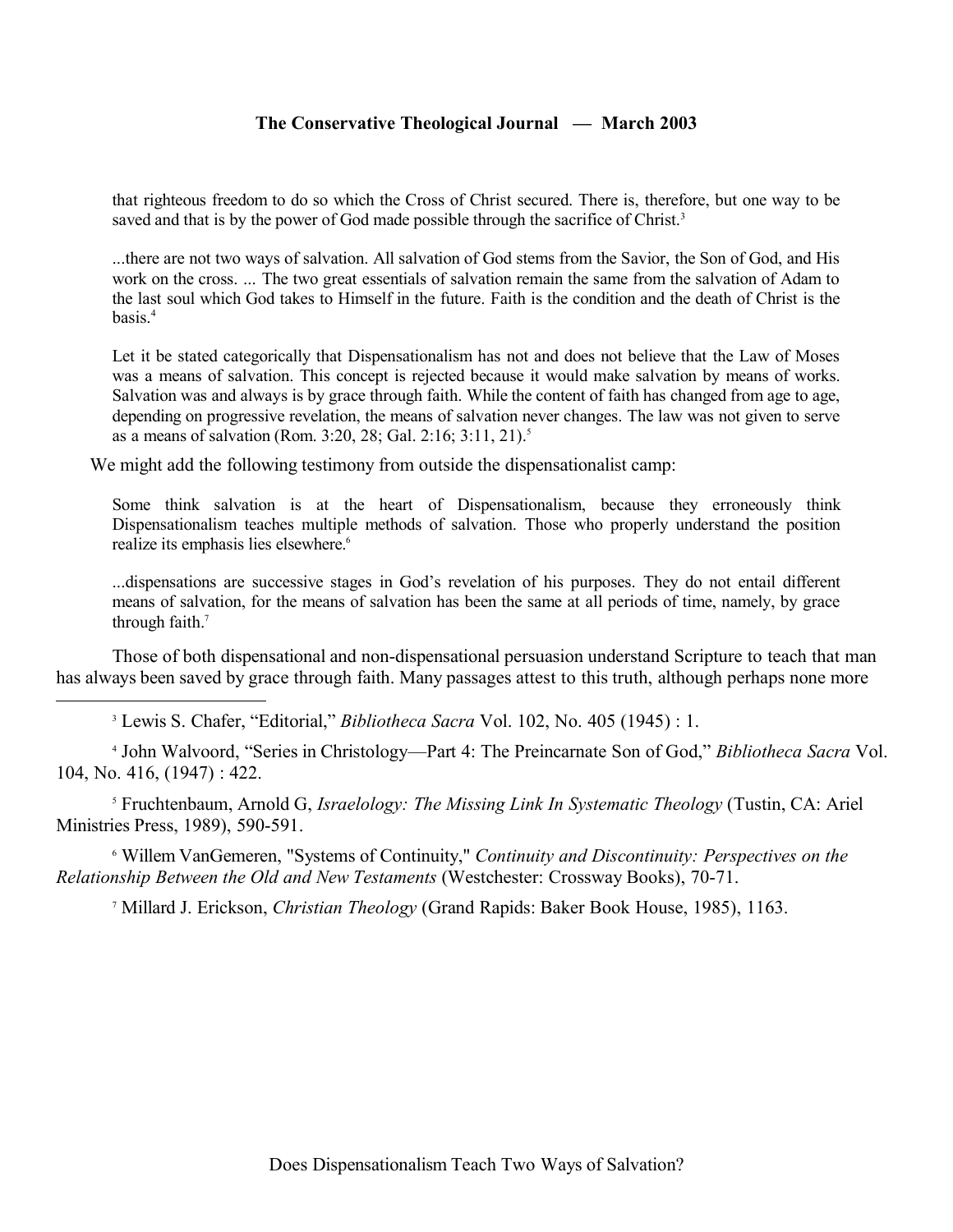dramatically than Paul's use of Genesis 15:6 to demonstrate that salvation by faith preceded Abraham's 'work' of circumcision (Romans 4).<sup>8</sup>

Dispensationalists are in agreement with covenantal interpreters here, not only because it is a plain teaching of Scripture, but because it is a requirement of man's fallen condition:

The major reason that salvation must be a result of God's gracious activity lies in the condition of man. God demands absolute righteousness of any creature who would be saved. But no one except Christ ever met such standards... if God were to deal with men in strict justice alone, no one would be saved. Thus, since God has chosen to save men, He extends divine grace toward them... God's method of salvation is always a grace method, never a works method.<sup>9</sup>

#### **Claims to The Contrary**

As Ryrie wryly observes, the claim that dispensationalists teach two ways of salvation "is repeated with the regularity of a dripping faucet."10 Opponents of dispensationalism have leveled this charge for at least a number of decades.<sup>11</sup>

9 Feinberg, "Salvation in the Old Testament," 53.

<sup>10</sup> Ryrie, 105.

<sup>11</sup> Daniel P. Fuller, "The Hermeneutics of Dispensationalism" (Th.D. diss., Northern Baptist Theological Seminary, 1957), 144-45, 151. Quoted by John S. Feinberg, *Tradition and Testament*, 42 ; John H. Gerstner, *A Primer On Dispensationalism* (Phillipsburg,: Presbyterian and Reformed Publishing, 1982), 149 ; "No one is saved who is not a part of the body of Christ." Keith A. Mathison, *Dispensationalism: Rightly Dividing The People of God?* (Phillipsburg: Presbyterian and Reformed Publishing Company, 1995), 37. Since dispensationalism understands the body of Christ to be a *new* spiritual organism unique to this age, Mathison's statement is an implicit claim it teaches two ways of salvation.

<sup>&</sup>lt;sup>8</sup> Ross argues from the Hebrew grammar that Abraham evidenced saving faith even earlier than Genesis 15—in his initial response to God's call recorded in Genesis 12. Allen P. Ross, "The Biblical Method of Salvation: A Case for Discontinuity," *Continuity and Discontinuity*, 168.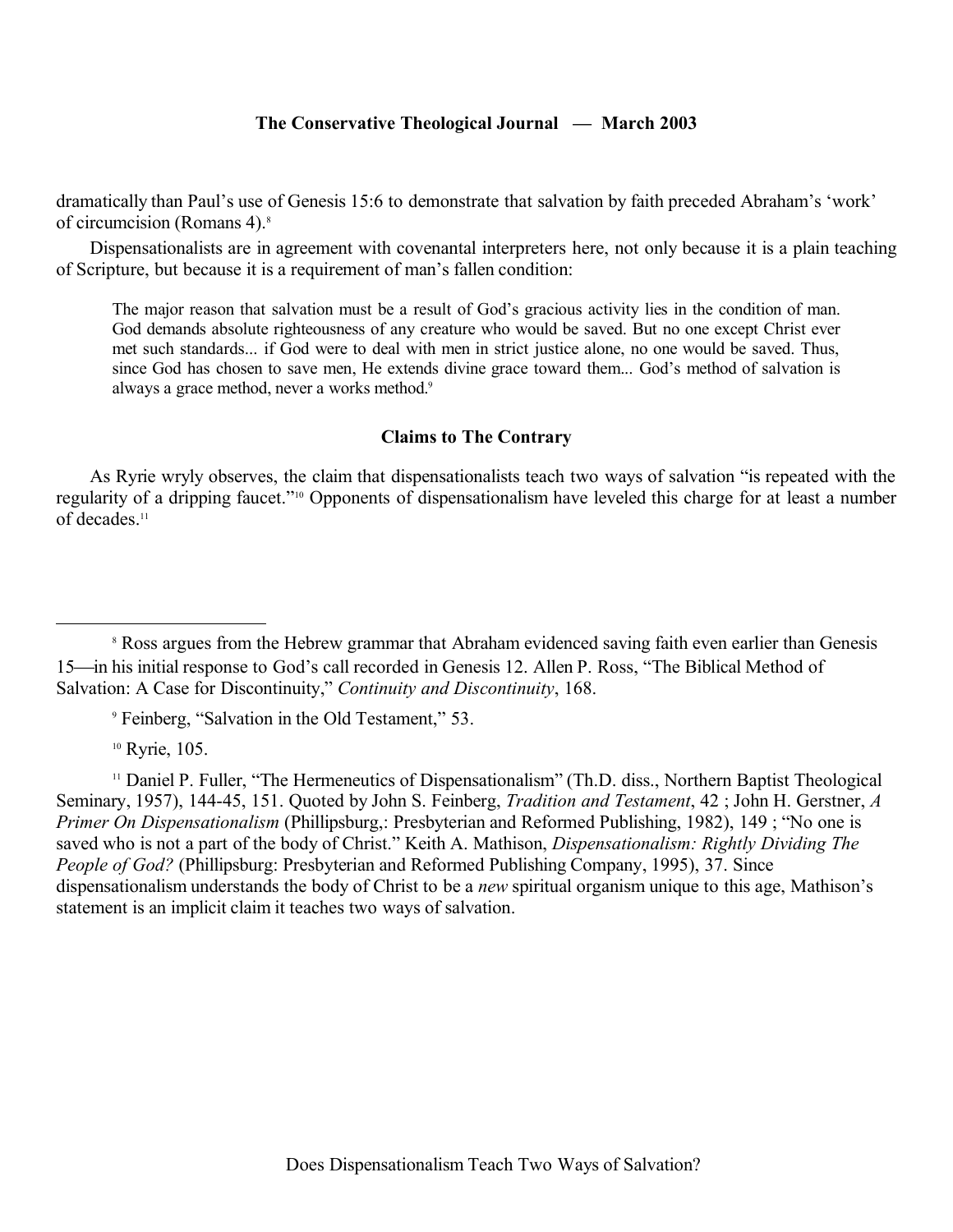#### *Unfortunate statements taken in isolation*

Critics of dispensationalism have asserted that older dispensationalists *actually taught* two ways of salvation. As evidence in support of this claim they appeal to individual statements made by early dispensationalists which, *taken in isolation*, imply that man was saved by works prior to this age. Perhaps the most famous of these is the statement made by C.I. Scofield in his commentary concerning John 1:16:

As a dispensation, grace begins with the death and resurrection of Christ... The point of testing is no longer *legal obedience as the condition of salvation*, but acceptance or rejection of Christ... [emphasis added]<sup>12</sup>

As many have observed, it is most unfortunate that Scofield used such terminology because *in isolation* his statement certainly implies justification by works. But is it legitimate to assert from this unguarded statement that Scofield intended to teach what this statement implies? What about other statements by Scofield, such as his commentary on Galations 3:24 in the very same work: "The Christian doctrine of the law... (5) Law neither justifies a sinner nor sanctifies a believer"<sup>13</sup> Couch rightly asserts:

Anyone who is intellectually honest will go beyond their few misstatements and look at the overall belief of these dispensational theologians... [The old dispensationalists] *never believed* that one is saved by the law. They have always taught that the basis of salvation was the death of Christ.<sup>14</sup>

Indeed, non-dispensational writers have made similar unguarded statements also subject to misrepresentation when taken in isolation.<sup>15</sup>

#### *Misunderstanding dispensational terms and concepts*

Another source of misunderstanding concerning dispensationalism has been its use of terms. By labeling the current dispensation as the *age of Grace* it appears as if dispensationalists are implying that grace did not operate in previous ages. Such is not the intention of using such terminology. Rather, it recognizes a shift in emphasis which even Scripture underscores: "...the law was given through Moses, *but* grace and truth came through Jesus

<sup>12</sup> C.I. Scofield, ed., *Scofield Reference Bible* (New York: Oxford University Press, 1945), 1115.

<sup>13</sup> Scofield, 1244-45.

<sup>14</sup> Mal Couch, *A Biblical Theology of the Church* (Grand Rapids: Kregel Publications, 1999), 34.

<sup>15</sup> "From *the law* in this particular sense, both *as a means of obtaining eternal life* and as a condemning power believers are set free in Christ." [emphasis added]. Louis Berkhof, *Systematic Theology* (Grand Rapids, MI: Eerdman's Publishing Company, 1941), 614.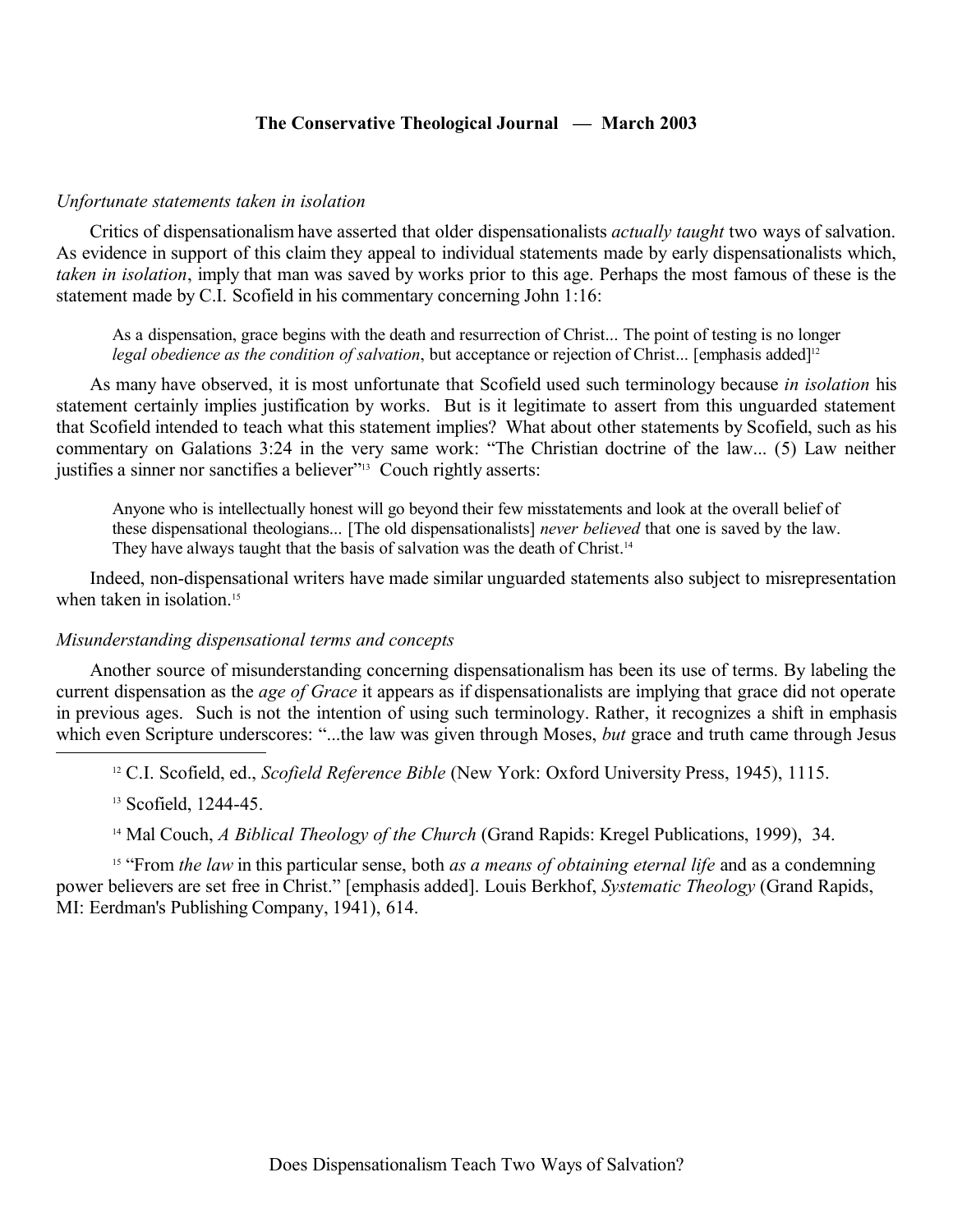Christ" (John 1:17, NKJV). Ryrie explores the relation between law and grace from a dispensational perspective and helps to clarify possible misunderstanding here. 16 (It may be emphatically stated by all Bible interpreters that except for God's grace in *every age* there would be *no one saved* and no progress in history.)

### *Misunderstanding dispensational tests*

Another source of misunderstanding concerns the tests which accompany each dispensation. Although dispensationalists are careful to indicate that these tests are *not* associated with salvation, some remain unable to appreciate this distinction:

Here we simply refer the reader back to Scofield's definition of a *dispensation* as 'a period of time during which man is tested in respect to obedience to some *specific* revelation of the will of God.' If the word *testing* is to have any meaning at all, it is involved in the way of salvation.<sup>17</sup>

The conclusion that any and all testing of man by God must be for salvific purposes does not follow. What then could be said of Satan's sifting of Peter "like wheat"—testing which Peter *failed* (Luke 22:31, 60)?

Tests associated with dispensations are not for salvation, but are intended to serve a purpose similar to the Law: to illustrate man's utter helplessness and point him to total dependence upon God.<sup>18</sup>

## **Two Ways Inherent in the Dispensational System?**

For some critics of dispensationalism, clear statements by dispensationalists concerning a single way of salvation fail to address their concern.They assert that it is the system of dispensational understanding itself which *necessitates* two ways of salvation.<sup>19</sup> This criticism is addressed by Feinberg who concludes, "dispensationalism as a system, contrary to the views of some, does not necessitate multiple methods of

<sup>16</sup> Ryrie, 110-113.

<sup>17</sup> John H. Gerstner, *Wrongly Dividing The Word Of Truth* (Brentwood, TN: Wolgemuth & Hyatt, Publishers, Inc., 1991), 270.

<sup>18</sup> Ryrie, 106.

<sup>19</sup> Gerstner, *Wrongly Dividing the Word of Truth*, 150-151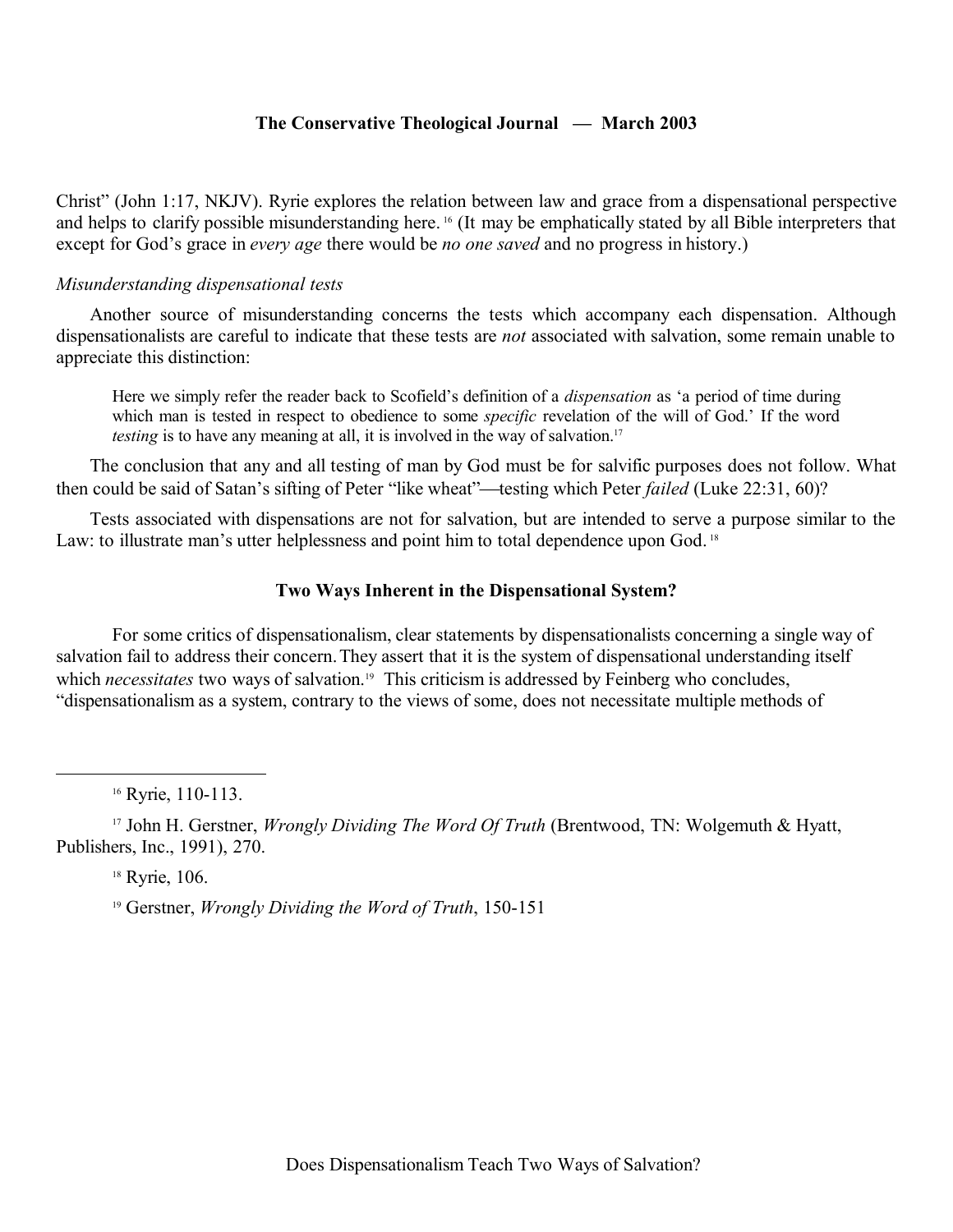salvation."<sup>20</sup> This can be seen by recognizing that the key differences between dispensationalists and nondispensationalists involve issues of hermeneutics, ecclesiology, and eschatology, not soteriology.<sup>21</sup>

As we shall discuss later, differences between non-dispensational and dispensational ecclesiology contribute to this misunderstanding. Dispensationalism accounts for distinctions within the salvific history of God. Non-dispensationalists who minimize or ignore these distinctions dogmatically assert that dispensationalism's ecclesiological distinctions are soteriological in nature when in fact they are not.

# **Handling Continuity and Discontinuity**

At the very core of the differences between dispensationalism and other systems is a different approach to handling continuity and discontinuity as God's plan unfolds. All Bible interpreters recognize both continuity (elements which remain the same) and discontinuity (elements which change) in God's progressive revelation. But disagreement arises in two respects: 1) what elements of Scripture constitute discontinuity; and 2) what do these discontinuities mean?

### *The focus of history*

For both dispensationalist and non-dispensationalist, the way of salvation is held to be continuous-by grace through faith. Although both see God's glory as the *fundamental* focus throughout the pages of scripture, they differ in their understanding of the primary goal of history.

Non-dispensationalists tend to view history primarily as one great stream of salvation whereas dispensationalists understand history as the gradual implementation and outworking of the kingdom of God. The latter view recognizes a greater variety of roles within the historical framework which God uses to contribute to His overall goal.<sup>22</sup> Yet this variety of roles does not affect the essentials of salvation.

<sup>20</sup> Feinberg, "Salvation in the Old Testament," 44, 49.

<sup>&</sup>lt;sup>21</sup> Feinberg, "Salvation in the Old Testament," 48.

<sup>&</sup>lt;sup>22</sup> Feinberg, "Systems of Discontinuity," *Continuity and Discontinuity: Perspectives on the Relationship between the Old and New Testaments* (Westchester: Crossway Books, 1988), 85.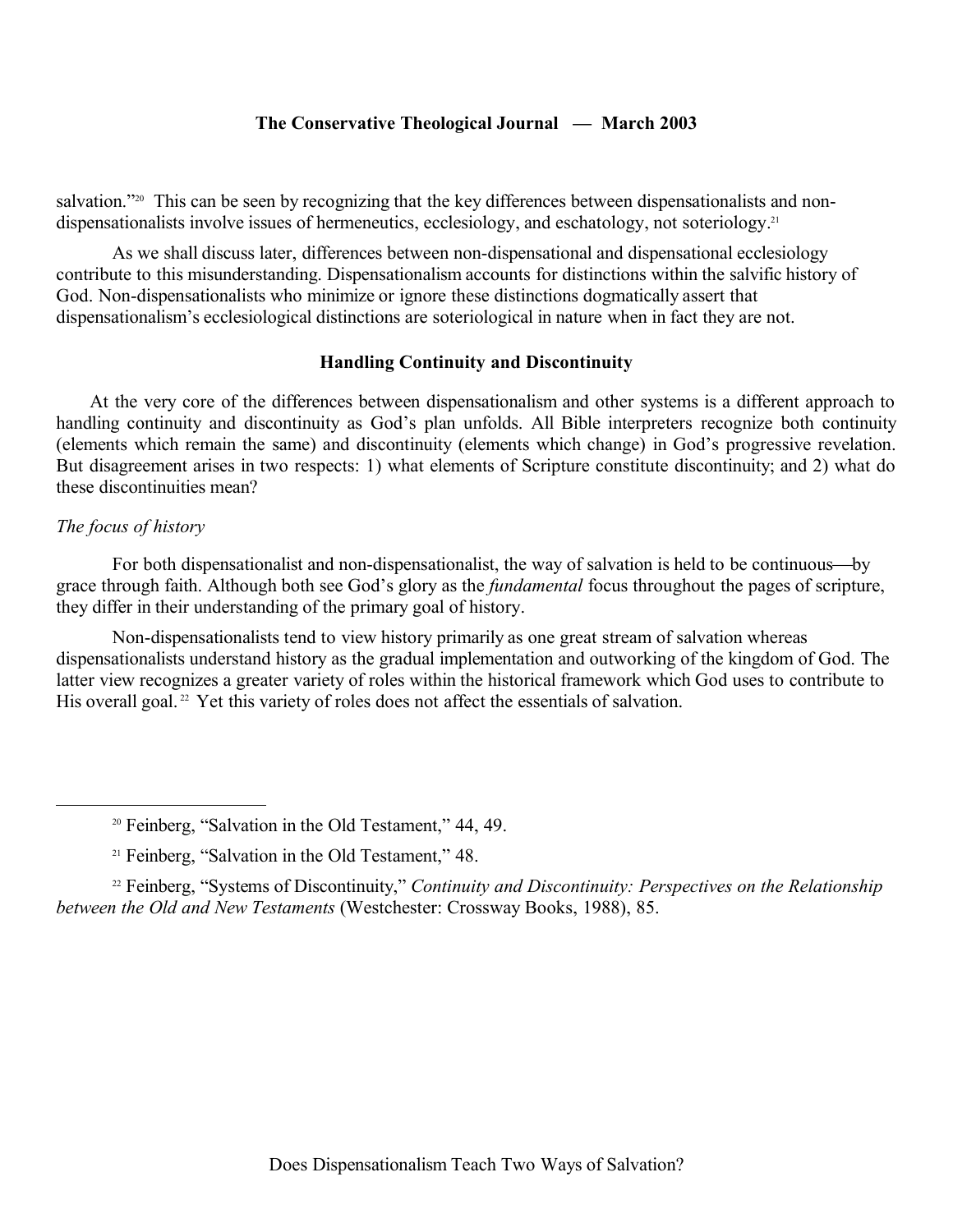#### *Progressive revelation*

Another difference in continuity and discontinuity between the systems is seen in the ongoing discussion of the relevance progressive revelation played in the content of saving faith of saints in different periods of history. They disagree as to the actual content of saving faith as it applies to Old Testament saints prior to Christ.

Non-dispensationalists assert a specific knowledge by Old Testament saints of the promised redeemer stemming from a clear understanding of Genesis 3:15 and the many types and patterns within the Israelite culture within which they lived. They point to evidence such as the understanding of Simeon and Anna upon the presentation of the babe for circumcision (Luke 2:25-38).

In reply, dispensationalists point to passages which indicate a lack of understanding of specific elements of God's program by Old Testament saints (Dan. 8:26; 12:4, 8-9; Isa. 29:11; 1Pe. 1:10-11). They note the context of the salvation of Abraham (Gen. 12, 15), in which precious little is said concerning the specifics of a redeemer.<sup>23</sup> They point to the lack of understanding of the Apostles themselves evidenced in the They point to the lack of understanding of the Apostles themselves evidenced in the gospels—especially how little Peter understood himself of his revelatory declaration of Jesus as the Christ (Mat. 16:18-22). And even *if* a Moses, an Abraham, or an Isaiah had greater revelation and understanding, what could be said of the average Israelite?

much is made of the illustrations of redemption in the sacrificial system in the Old Testament. However, little is said of how much the Israelites understood what those illustrations represented. The reason is plain—it is very difficult, if not impossible, to prove that the *average* Israelite understood the grace of God in Christ. ... Even if Moses understood about the coming Christ, did the average Israelite?<sup>24</sup>

And then too, there is the deep mystery of the tri-unity of God and the incarnation.

Payne himself says: "That, to satisfy God, God must die, that men might inherit God, to be with God, was *incomprehensible* under the Old Testament seminal knowledge of the Trinity, the incarnation, and the crucifixion followed by the resurrection."<sup>25</sup>

<sup>25</sup> Ross, 170.

<sup>&</sup>lt;sup>23</sup> It seems best to understand John 8:58 as relating to Abraham's offering of Isaac in Genesis 22. But this occurs a considerable time after Abraham's salvation.

<sup>&</sup>lt;sup>24</sup> Ryrie, 114, 115.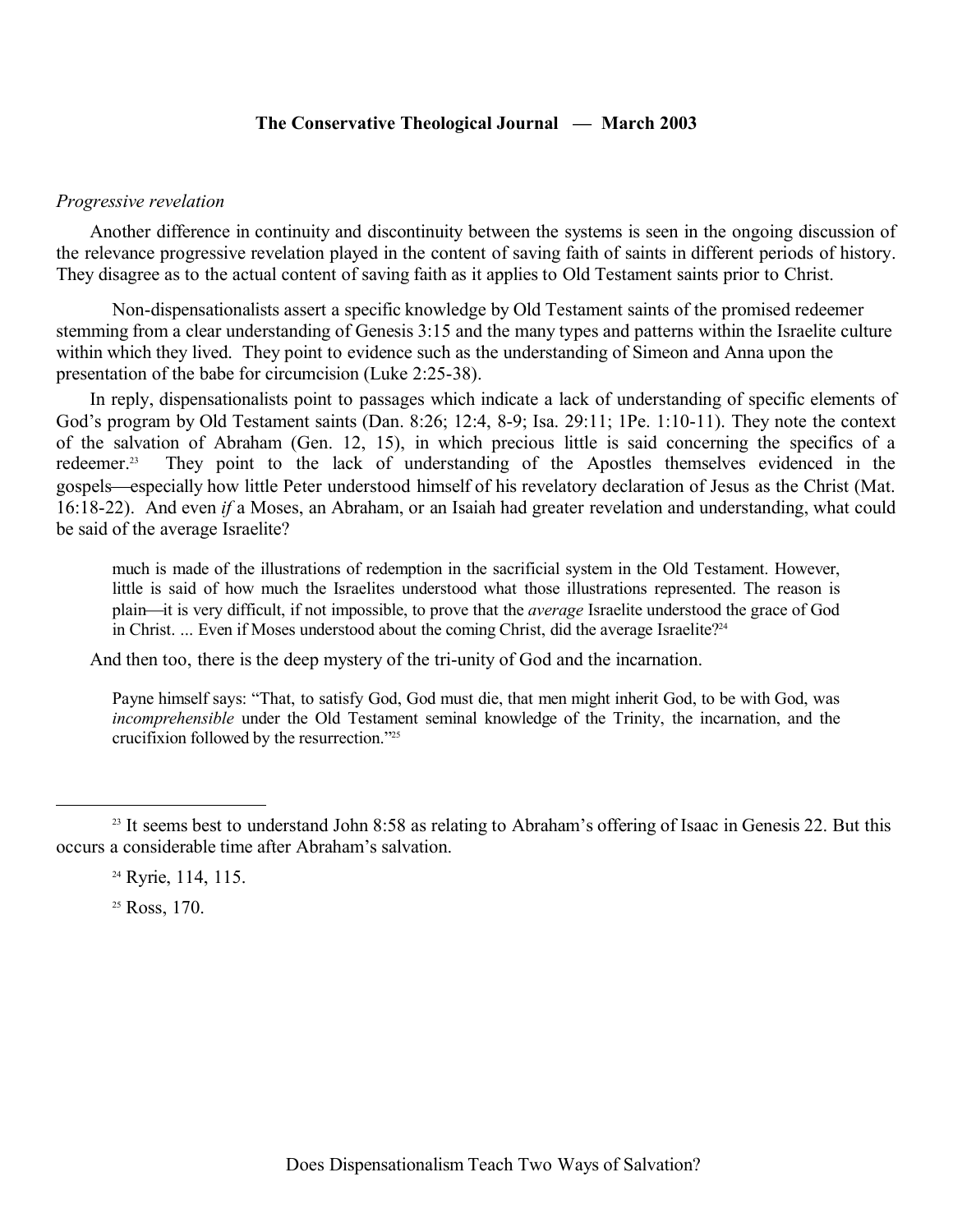Although discussions concerning what Old Testament saints did or did not understand concerning salvation are profitable, these differences in opinion do not constitute essential differences in the way of salvation—merely the details of the content of faith. And most parties would agree that even those who come to faith in the current age have widely different *initial* understanding of God's provision and program for redemption.

#### **What Changes? What Remains the Same?**

The preceding discussion highlights a central factor in the discussion between dispensationalists and others concerning the nature of salvation: what things change and what things remain the same as Scripture unfolds? More importantly, how do these changing and unchanging elements relate to salvation?

Ryrie identifies various aspects related to salvation, some of which changed over time and some of which remain unchanged.

The basis of salvation in every age is the death of Christ; the *requirement* for salvation in every age is faith; the *object* of faith in every age is God; the *content* of faith changes in the various dispensations. It is this last point, of course, that distinguishes dispensationalism from covenant theology, but it is not a point to which the charge of teaching two ways of salvation can be attached. It simply recognizes the obvious fact of progressive revelation.<sup>26</sup>

Feinberg identifies similar aspects of salvation to those of Ryrie which he denotes as: *basis*, *requirement*, *ultimate content*, *revealed content*, and *expression*. <sup>27</sup> Feinberg's *ultimate content* is similar to Ryrie's *object* of faith (God). His *expression* is a useful additional concept which denotes the actions by which a faithful believer demonstrates his faith within a given age. $28$ 

According to Ryrie and Feinberg, the *basis*, *requirement*, and *object* (ultimate content *-* Feinberg) are the same in all dispensations whereas the *content* (revealed content - Feinberg), and *expression* change with progressive revelation and dispensation. Feinberg makes the additional helpful observation:

<sup>28</sup> This is similar to the dispensational idea of "test" which evidences faithfulness but never as a means of salvation.

<sup>26</sup> Ryrie, 115.

<sup>27</sup> Feinberg, "Salvation in the Old Testament," 54.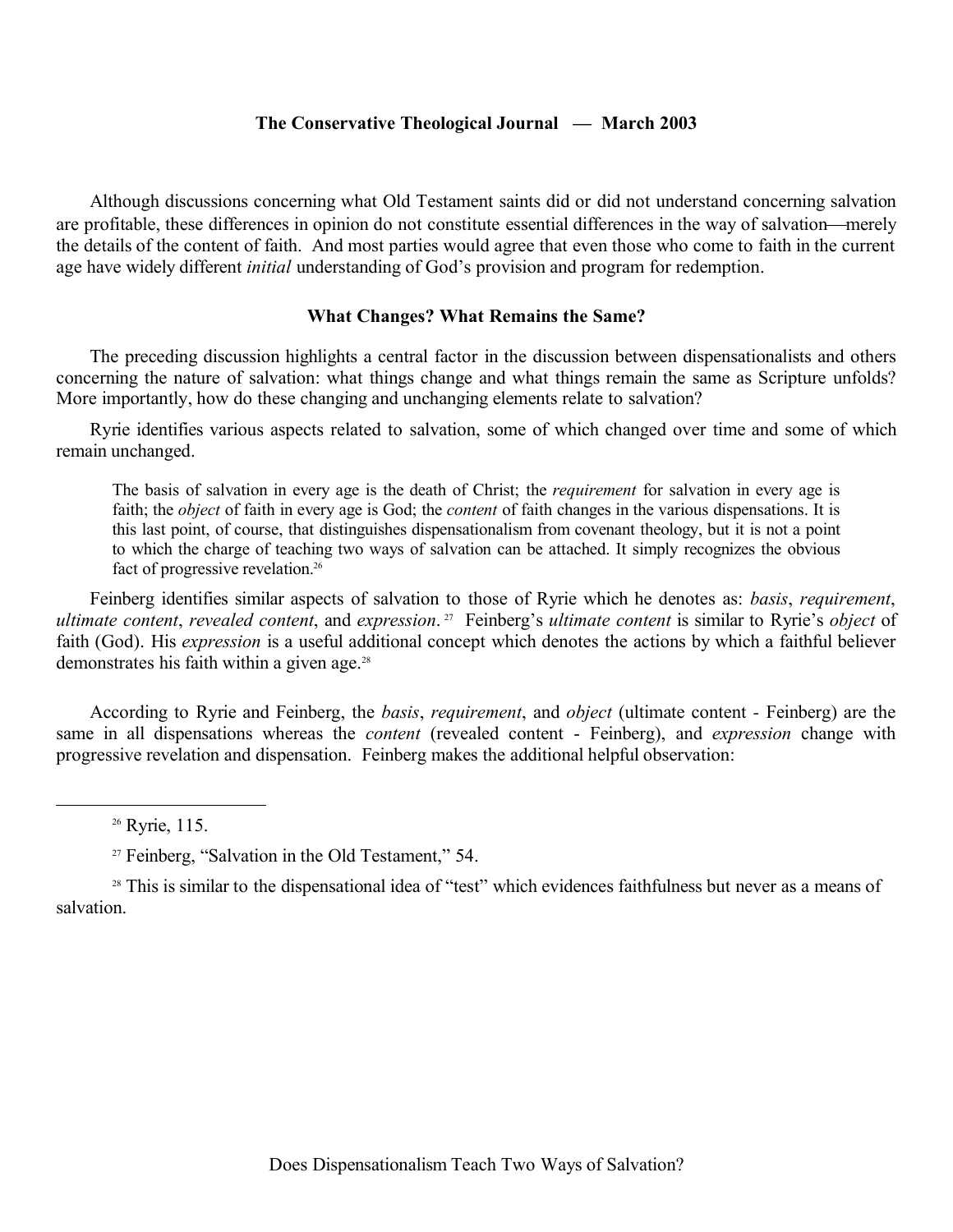only since the time of Jesus Christ has the revealed content to be believed coincided entirely with the basis, or ground, of faith. Before the age of grace, God had not revealed the fulness of salvation through the shed blood of Jesus Christ (the basis of salvation in any age).<sup>29</sup>

As we have already noted, some may quibble with dispensationalists over the content of saving faith, but from the above it should be clear that dispensationalism understands the essentials of salvation (faith in God on the basis of Christ's shed blood) to have never changed. The specific content of faith and its evidence in the life of the faithful is seen to change in accord with progression in God's plan and revelation through history.

But is this all that changes between the Testaments? Are there other aspects related to (but not identical with) salvation which change? Dispensationalists would agree with Ross when he states,

there is no discontinuity between the Testaments in the method of salvation; that is, salvation has always been by grace through faith. Any discontinuity that exists comes in various aspects of salvation—notably the content of faith, the expression of faith, the work of the Holy Spirit, and the prospect of the saved.<sup>30</sup>

Ross has identified the real bone of contention between dispensationalism and non-dispensationalism: the *work of the Holy Spirit* and the *prospect of the saved*.

### **Roles Among the Redeemed**

It is the contention of this author that the claim that dispensationalism teaches two ways of salvation evidences deep-seated differences between dispensational and non-dispensational *ecclesiology*. Dispensationalists see evidence of a significant discontinuity in the work of the Holy Spirit—the historically unique coming of the Spirit on the Day of Pentecost. It is this discontinuity, overlooked or minimized by nondispensationalists, which dispensationalism understands as affecting different roles and relationships *within* the community of the redeemed.<sup>31</sup> This division of roles and relationships within the community of the redeemed is anathema to non-dispensational systems which at their foundation assert that there can be no such distinction.

<sup>&</sup>lt;sup>29</sup> Feinberg, "Salvation in the Old Testament," 60-61.

<sup>30</sup> Ross, 161.

<sup>&</sup>lt;sup>31</sup> Feinberg, "Systems of Discontinuity," 83-84.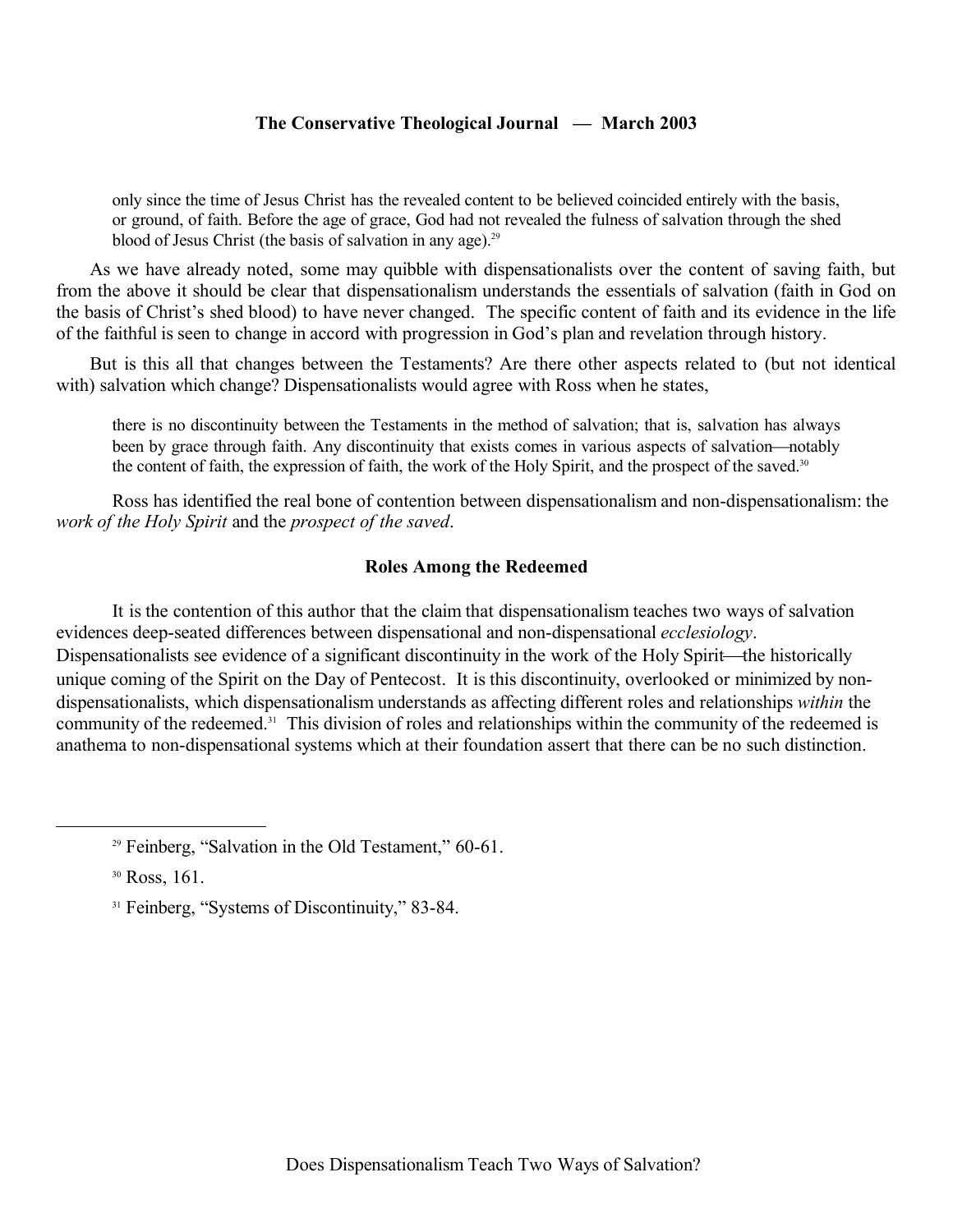Here, we find ourselves face-to-face with what many have identified as a *sine qua non* of dispensationalism: a distinction between the church and Israel.<sup>32</sup> Only in this case, the emphasis is not so much recognizing a distinction between the church and *Israel*, but between the church and *any redeemed individual of another age*.

Because non-dispensationalists emphasize continuity, they are at greatest odds with dispensationalism over the matter of ecclesiology. They view the church as an element of *continuity* having existed in the Old Testament whereas an essential aspect of dispensationalism is its recognition of the church as an element of *discontinuity* which began on the Day of Pentecost. This clashes with the ecclesiology of non-dispensationalists which holds that the church must have existed prior to Pentecost—even as far back as Adam.

The real point of disagreement centers on the relationship between believers in the church age and believers in other ages. ... According to dispensationalism, believers who died prior to Pentecost are not part of the body of Christ, the church. Reformed theology teaches that the believers of all ages are part of the one body of Christ. This is the heart of the debate between dispensationalists and non-dispensationalists. Is there one body of believers or are there two? No one is saved who is not part of the body of Christ. ... Jesus Christ is the head of one body of believers, which includes every believer since Adam. <sup>33</sup>

All other differences between dispensational and non-dispensationalist systems pale in comparison with this central fact: the ecclesiology of dispensationalism recognizes distinctions in God's working in history which conflict with the ecclesiology of non-dispensational systems which assert a single *ekklesia* existing as the body of Christ throughout history. Non-dispensational systems *define* the church as the redeemed of *all* ages and a unified ecclesiology beginning with Adam *necessarily* results. But this also forms an explicit tie between ecclesiology and soteriology within those systems—it is impossible to be saved and be outside the church.

This is the heart of the confusion and disagreement. When a dispensationalist recognizes a class of redeemed individuals who are not part of the body of Christ (have not undergone baptism by the Holy Spirit—which began at Pentecost) this is tantamount to saying they are unsaved to those who assert that membership in the body of Christ is an essential element of soteriology. Hence the conflict between dispensational *ecclesiology* and non-dispensational *soteriology*. Understanding this conflict won't make it go away, but it will go a long way in helping to understand why each side sees things as they do—and why nondispensationalists view dispensational ecclesiology through soteriological classes.

 $32$  Ryrie, 40.

<sup>&</sup>lt;sup>33</sup> Mathison, 23, 37.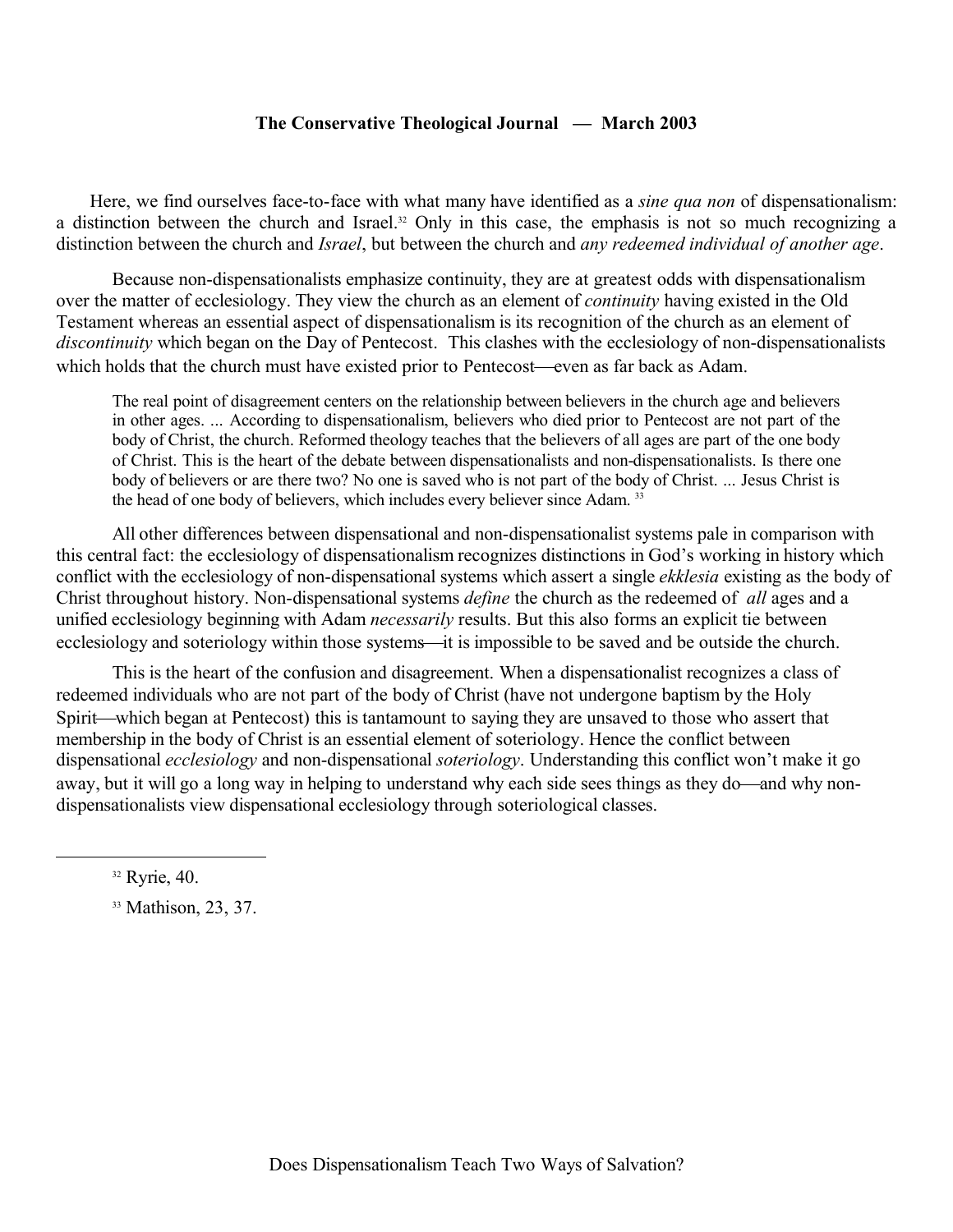### *What about Spirit baptism?*

Because scripture makes it plain that the body of Christ is formed by the baptism of the Holy Spirit (1 Cor. 12:13), but the Holy Spirit never performed His baptizing work prior to Pentecost (Mat. 3:11; John 7:37-39; Acts 1:4-8), proponents of the view that the body of Christ extends back to Adam are forced to make assertions which cannot be substantiated by Scripture:

By the Day of Pentecost, *all* who had ever been part of the true Israel, whether dead like Moses or alive like Peter, were united to the risen Christ.<sup>34</sup>

If the Old Testament believers, those who made up true Israel, were saved, like us, upon the basis of Christ's redemptive life and death, then they may well have been swept by the event of Pentecost into the same body as the New Testament believers. ... The People of God are truly one people; the body of Christ is truly one body.<sup>35</sup>

But, extending the body of Christ to include Old Testament saints would seem to entail some sort of "baptizing for the dead!" Although Scripture is silent on this seemingly critical point, are we to understand that in addition to baptizing living disciples (to say nothing of His ministry sealing and permanently indwelling) the Holy Spirit also, perhaps mystically, joined the redeemed dead to Christ's body when He came on Pentecost? In what sense can the redeemed dead participate in the purposes of the "body of Christ" operating here on earth in our Lord's absence?

Concerning the baptism of the Holy Spirit, Unger has observed:

Those who reject dispensational teaching, who posit an "all-time grace covenant," who make no adequate distinction between the "assembly" of Israel in the wilderness in the Old Testament, and the Church as the Body of Christ in the New Testament, simply do not know what to do with it. It remains, and must continue to remain, a Scriptural conundrum, to all such.<sup>36</sup>

<sup>36</sup> Merrill Frederick Unger "The Baptism with the Holy Spirit, Part 1," *Bibliotheca Sacra* Vol. 101, No. 402 (1944) : 232.

<sup>&</sup>lt;sup>34</sup> Mathison, 41.

<sup>&</sup>lt;sup>35</sup> Erickson, 1048-1049.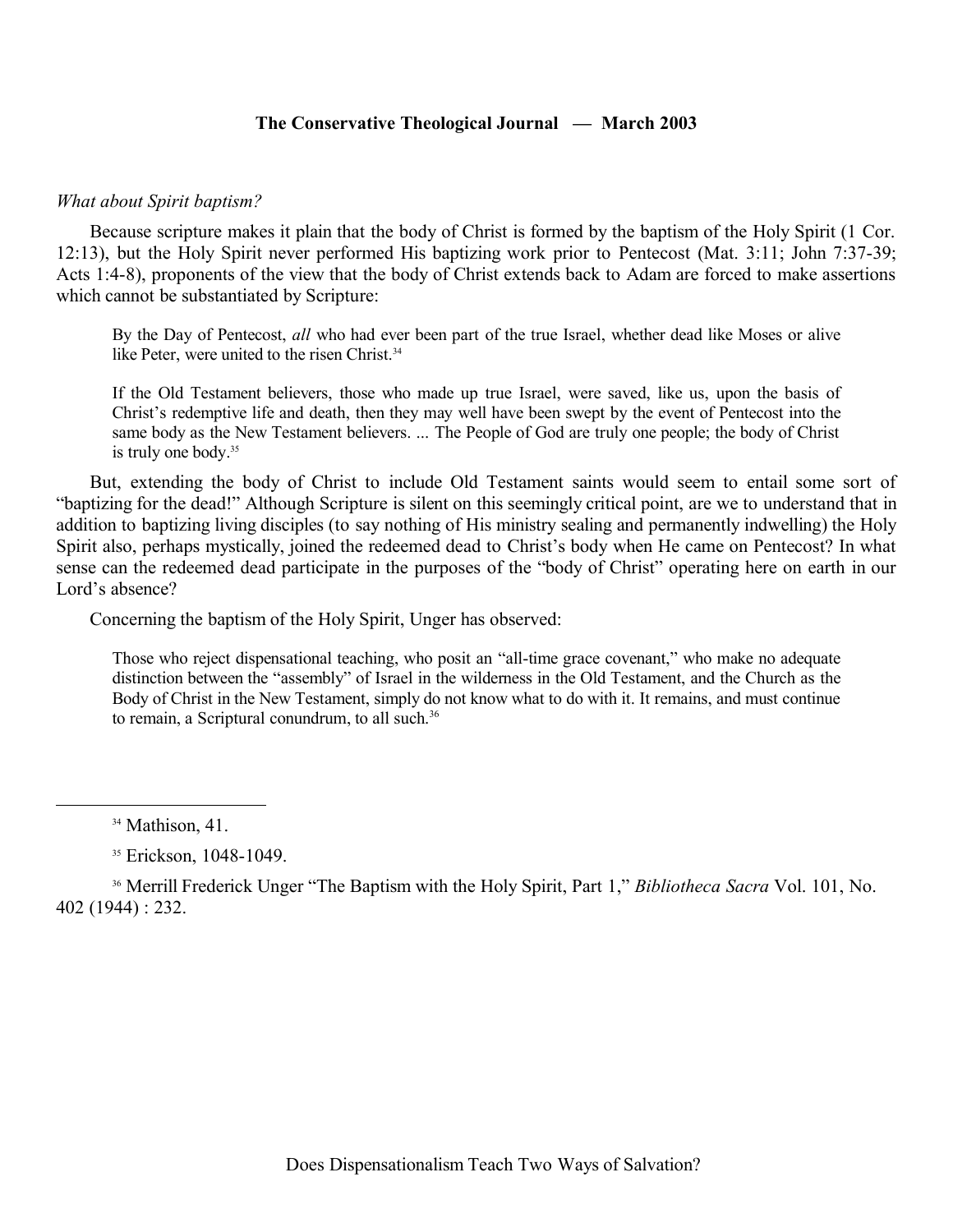#### *Redemption vs. role*

The non-dispensationalist assumes a strict identity between salvation and the resulting role of the redeemed in God's economy:

missing ... is any proof for a connection between the salvatory unity of the elect and the economic/historic/ prophetic unity. The economic unity is [assumed as] a subhypothesis of the salvatory unity. But whenever [faced] with texts that would disprove the economic unity, he simply repeats the main hypothesis and its subhypothesis: There is a salvatory unity and therefore an economic unity. There is an economic unity because there is a salvatory unity.  $37$ 

Here dispensationalists part company in recognizing the coming of the Spirit at Pentecost as a discontinuity: a *new program* in God's dealing with the redeemed. But this discontinuity is not seen as salvific, instead denoting a difference in the *ministry* of the Holy Spirit and the *role* of the redeemed from Pentecost forward in God's economy.

the  $\dot{\epsilon}$   $\vee$  X $\rho$ <sub>1</sub> $\sigma$  (*en christ* $\bar{\sigma}$ ) relationship, union of the believer with Christ, is part and parcel of the New Testament believer's salvation whereas that relationship does not pertain to salvation of an Old Testament saint. Such union with Christ is accomplished by means of the ministry of the Holy Spirit whereby He baptizes the believer into the Body of Christ (1 Cor. 12:13). But the Holy Spirit did not begin to perform that ministry until the day of Pentecost (Acts 2).<sup>38</sup>

even though Israel is redeemed by the blood of Christ, Israel never experienced the baptism of the Holy Spirit which placed them "in Christ," so this phrase can only describe those saints of the present age who are thus related to Christ.<sup>39</sup>

In reply, the non-dispensationalist will point to the many passages of scripture which equate membership in the body of Christ with salvation. (1 Cor. 15:22; 2 Cor. 5:17; Eph. 1:3-4; Col. 1:27). But are we to ignore the context and readership of the epistles—the New Testament church—for which these equivalencies *do* indeed

<sup>37</sup> Paul S. Karleen, "Understanding Covenant Theologians: A Study in Presuppositions," *Grace Theological Journal* Vol. 10, No. 2 (1989) : 135.

<sup>39</sup> Dwight J. Pentecost, *Things To Come : A Study in Biblical Eschatology* (Grand Rapids: Zondervan Publishing House, 1958), 407.

<sup>38</sup> John S. Feinberg, "Salvation in the Old Testament," 63.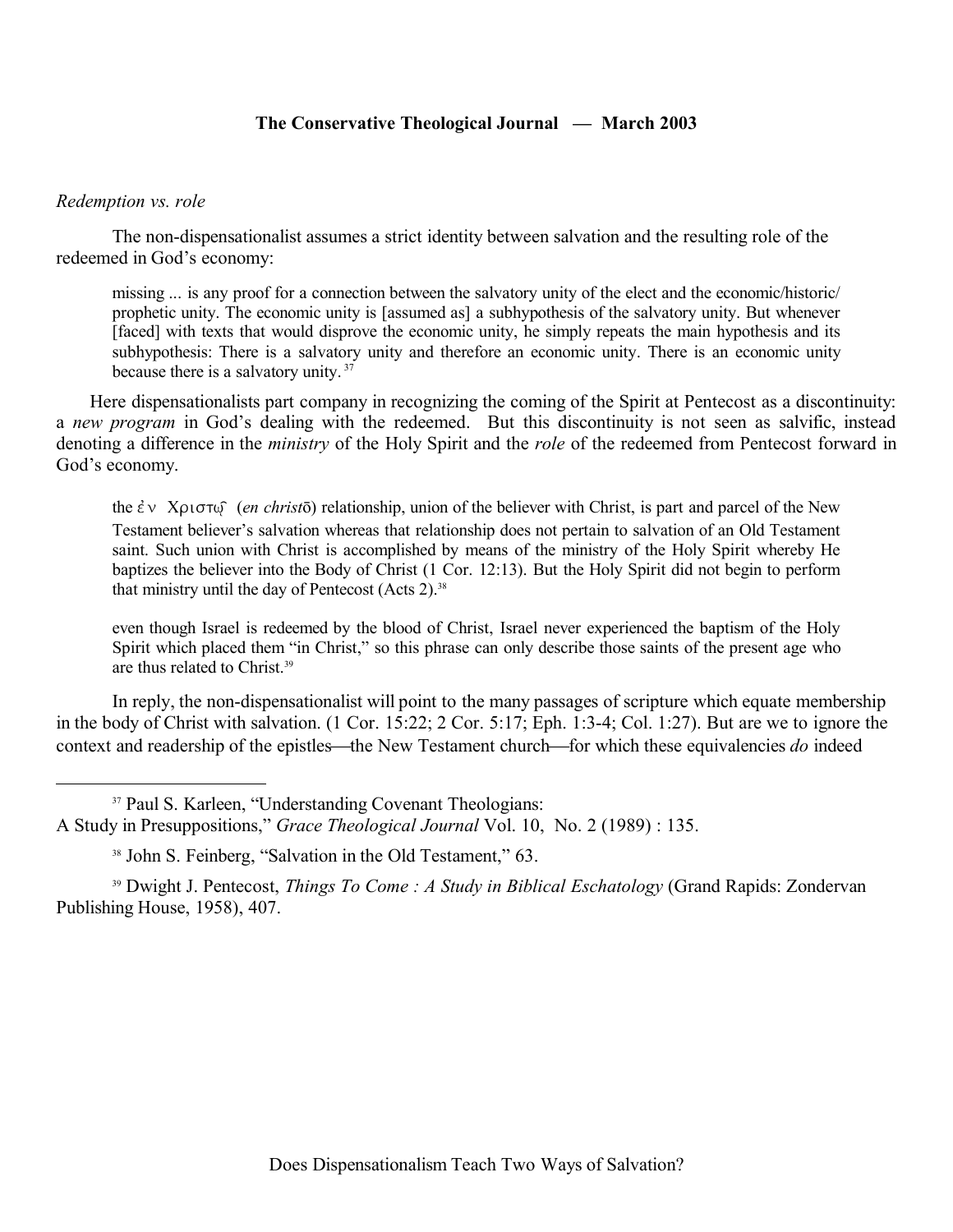hold? As Couch has observed, non-dispensationalists want to read New Testament truths back into the Old Testament.<sup>40</sup>

Dispensationalism recognizes differences within the company of the redeemed based upon historic differences in the ministry of the Spirit—especially the difference between *regeneration* and *baptism* by the Holy Spirit. Prior to Pentecost, believers were regenerated but not baptized by the Spirit. After Pentecost, believers undergo both:

A careful consideration, however, will show that the baptism with the Spirit is not regeneration. This operation places the believer "in Christ" (Rom 6:3, 4; Gal 3:27; 1 Cor 12:13; Col 2:12), whereas regeneration results in Christ in the believer (John 17:23; Col 1:27; Rev 3:20, ). Regeneration imparts life. The baptism with the Spirit unites the life-possessing one to Christ and to those who possess life in Him. Did not the Lord Jesus, in His great Upper Room Discourse, when uttering words prophetic of the Spirit's Advent into the world at Pentecost, and His ministry during this present age, refer to a distinction between these two operations of the Spirit as "ye in Me" (baptism with the Spirit) and "I in you" (regeneration) (John 14:20)? The baptism with the Holy Spirit and regeneration are thus two complementary, and yet distinct, works of God, simultaneously and eternally wrought in the believer the moment he exercises saving faith in Christ. By regeneration the soul is quickened from death into life (Eph 2:1–4). By the baptism with the Spirit the quickened soul is vitally united to Christ as Head (Eph 1:22, 23) and to all other believers as members of the one Body  $(1 \text{ Cor } 12:12-27).$ <sup>41</sup>

Dispensationalism recognizes that among the redeemed there are different roles which are played out in God's program leading to His kingdom. These role distinctions (e.g. Israel and the church) are akin to the role distinctions between male and female, Jew and Gentile, slave and free among the elect. They do not reflect different standing or value, but rather, differences in *purpose* according to God's unfolding plan. In the same way that men and women obtain identical standing *in Christ*, but their role distinctions continue, so too may saints in different economies obtain salvation in the same way yet occupy different roles in God's purpose.

#### **Salvation, Pentecost, and the Redeemed**

The following charts set forth a dispensational understanding of the elements of salvation and of the role of the redeemed in relation to the coming of the Spirit on the Day of Pentecost.

<sup>41</sup> Unger, 233-234.

<sup>40</sup> Couch, 30.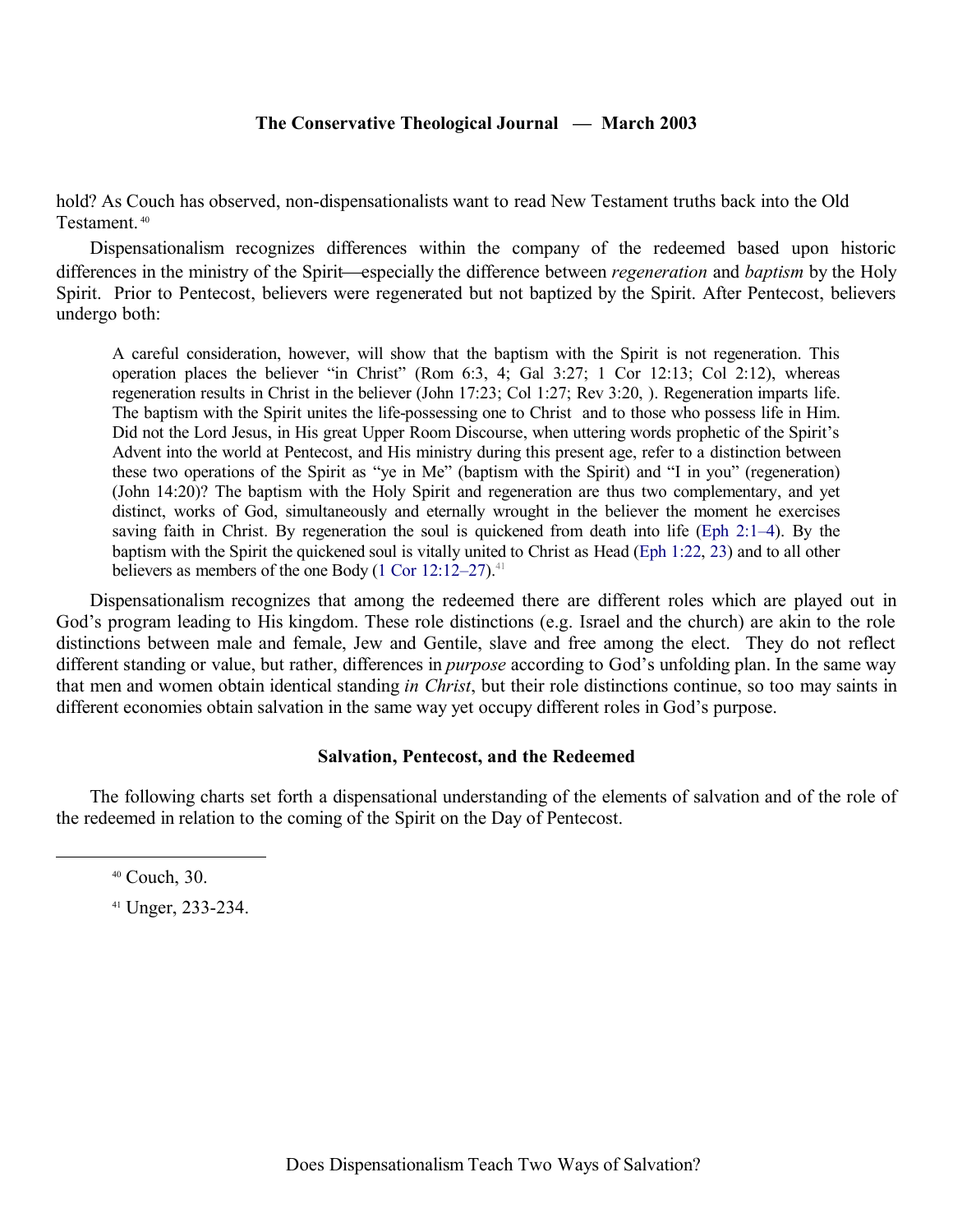As will be seen, the essentials of salvation remain unchanged on either side of Pentecost (continuity). Yet significant changes also attend Pentecost (discontinuity). Baptism with the Holy Spirit—providing a unique organic union of the saints of this age with Christ—is understood as a discontinuous ministry of the Spirit which was *not essential for salvation in previous ages.* In this particular age, regeneration and baptism go hand-in hand, but this was not always so. Nor will it be in the future (according to pretribulationalists).<sup>42</sup>

For the sake of simplicity, we focus on the pre/post-Pentecost transition since it is essential to dispensational ecclesiology. (The period is actually more complex, involving the preaching of John the Baptist, the period of the gospels, the crucifixion, the resurrection, and the ascension with attendant transitional elements.)

| Soteriological (Continuity)     |                                                    |                                                    |  |
|---------------------------------|----------------------------------------------------|----------------------------------------------------|--|
| <b>Element</b>                  | <b>Before Pentecost</b>                            | <b>After Pentecost</b>                             |  |
| Man's Condition                 | spiritually dead<br>totally depraved <sup>43</sup> | spiritually dead<br>totally depraved <sup>44</sup> |  |
| Means of Regeneration           | born of the Spirit <sup>45</sup>                   | born of the Spirit <sup>46</sup>                   |  |
| <b>Object</b> of Faith          | God                                                | God                                                |  |
| <b>Basis</b> of Salvation       | blood of Christ <sup>47</sup>                      | blood of Christ <sup>48</sup>                      |  |
| <b>Requirement</b> of Salvation | By grace through faith <sup>49</sup>               | By grace through faith $50$                        |  |

 $42$  2 Th. 2:7.

<sup>43</sup> Gen. 2:17; Jer. 17:9; John 3:3.

<sup>44</sup> John 3:3; 1 Cor. 2:14; Col. 2:13.

<sup>45</sup> John 3:5,10. "Whatever salvation was wrought in Old Testament times was wrought by the Holy Spirit..." Lewis S. Chafer, *Systematic Theology* (Dallas: Dallas Theological Seminary, 1976), 6:74.

<sup>46</sup> 1Pet. 1:3, 23; 1 Jn. 5:1.

<sup>47</sup> Gen. 3:21; Ex. 12:13; Lev. 17:11; Isa. 53:10.

<sup>48</sup> Mat. 26:28; Acts 20:28; Eph. 1:7; 1 Pet. 1:9.

<sup>49</sup> Gen. 15:6; Hab. 2:4.

<sup>50</sup> Eph. 2:5-8; 2 Tim. 1:9.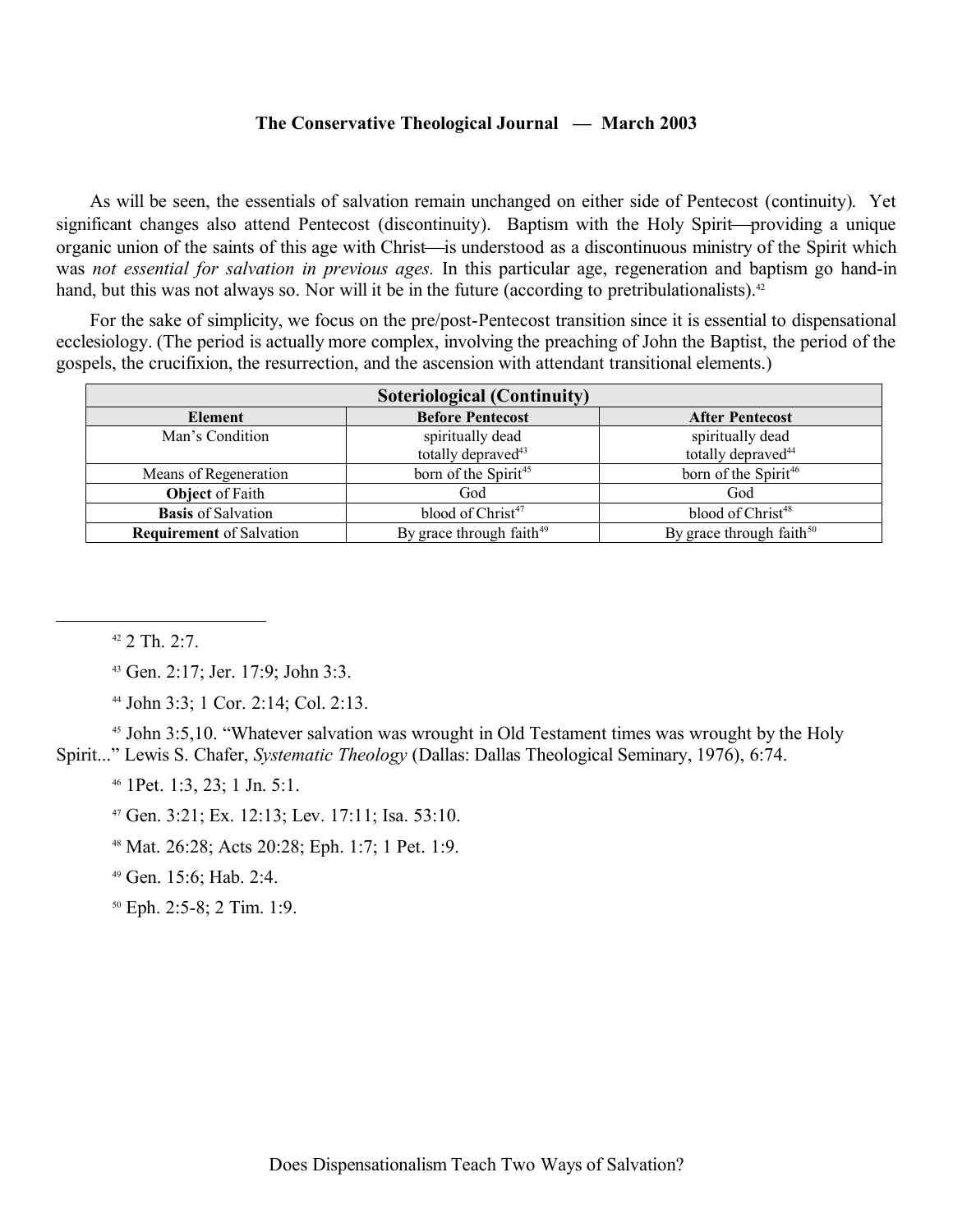| Divine Program: Role in Redemptive History (Discontinuity) |                                                                 |                                                                                        |
|------------------------------------------------------------|-----------------------------------------------------------------|----------------------------------------------------------------------------------------|
| Element                                                    | <b>Before Pentecost</b>                                         | <b>After Pentecost</b>                                                                 |
| <b>Content of Faith</b>                                    | progressive revelation of $a$<br>coming redeemer <sup>51</sup>  | Jesus Christ the Redeemer <sup>52</sup>                                                |
| <b>Expression</b> of Faith                                 | follow the Mosaic law, offer<br>animal sacrifices <sup>53</sup> | follow the law of Christ, practice the<br>sacraments, walk by the Spirit <sup>54</sup> |
| <b>Holy Spirit Baptism</b>                                 | not yet given <sup>55</sup>                                     | yes, body of Christ <sup>56</sup>                                                      |
| Relation to Spirit                                         | comes upon, fills, <sup>57</sup> taken <sup>58</sup>            | indwells, seals <sup>59</sup>                                                          |
| Spiritual Gifting                                          | as needed, individually <sup>60</sup>                           | all believers <sup>61</sup>                                                            |
| World Evangelism                                           | no <sup>62</sup>                                                | $ves^{63}$                                                                             |
| God's Dwelling Place                                       | Holy of Holies <sup>64</sup>                                    | within believers, the church <sup>65</sup>                                             |

<sup>51</sup> Gen. 3:15; 15:6; 22:14; 49:10.

<sup>52</sup> John 1:29, 36; 1 Cor. 5:7.

<sup>53</sup> This is but one example of works resulting from saving faith (operative after the giving of the Law at Sinai). The expression of faith differs in various dispensations.

<sup>54</sup> Rom. 8:1, 4-6; 1 Cor. 9:21; Gal. 5:16; Gal. 6:2;

<sup>55</sup> Mat. 3:11; 16:18; Luke 11:13; John 7:38-39; John 14:17-20; John 16:7; Acts 1:5,8.

<sup>56</sup> Acts 2:2-4; Acts 11:15-16; Rom. 6:3; 8:9; 1 Cor. 12:13, 27; Gal. 3:27; Eph. 1:22-23; 3:2-6; Col. 1:18.

<sup>57</sup> Num. 24:2; Jdg. 3:10; 6:34; 1S. 10:6; 19:20; 2 Chr. 15:1; 20:14; Luke 1:67.

<sup>58</sup> 1S. 16:13-14; Ps. 51:11.

<sup>59</sup> John 14:16; 2 Cor. 1:22; Eph. 1:13.

<sup>60</sup> Ex. 31:3; Num. 11:17, 25; Jdg. 3:10.

 $61$  1 Cor. 12:7,11; 1 Pe. 4:10. Gifts given at Christ's ascension, Eph. 4:8-12.

<sup>62</sup> Mat. 10:5-6; Mat. 15:24. Israel was to be a holy nation and demonstrate the reality of Jehovah *as a nation*, but never was given the Great Commission of the church.

<sup>63</sup> Mat. 28:19-20.

<sup>64</sup> Ex. 25:8, 22; Num. 7:89; 1 Sam. 4:4; Isa. 37:16.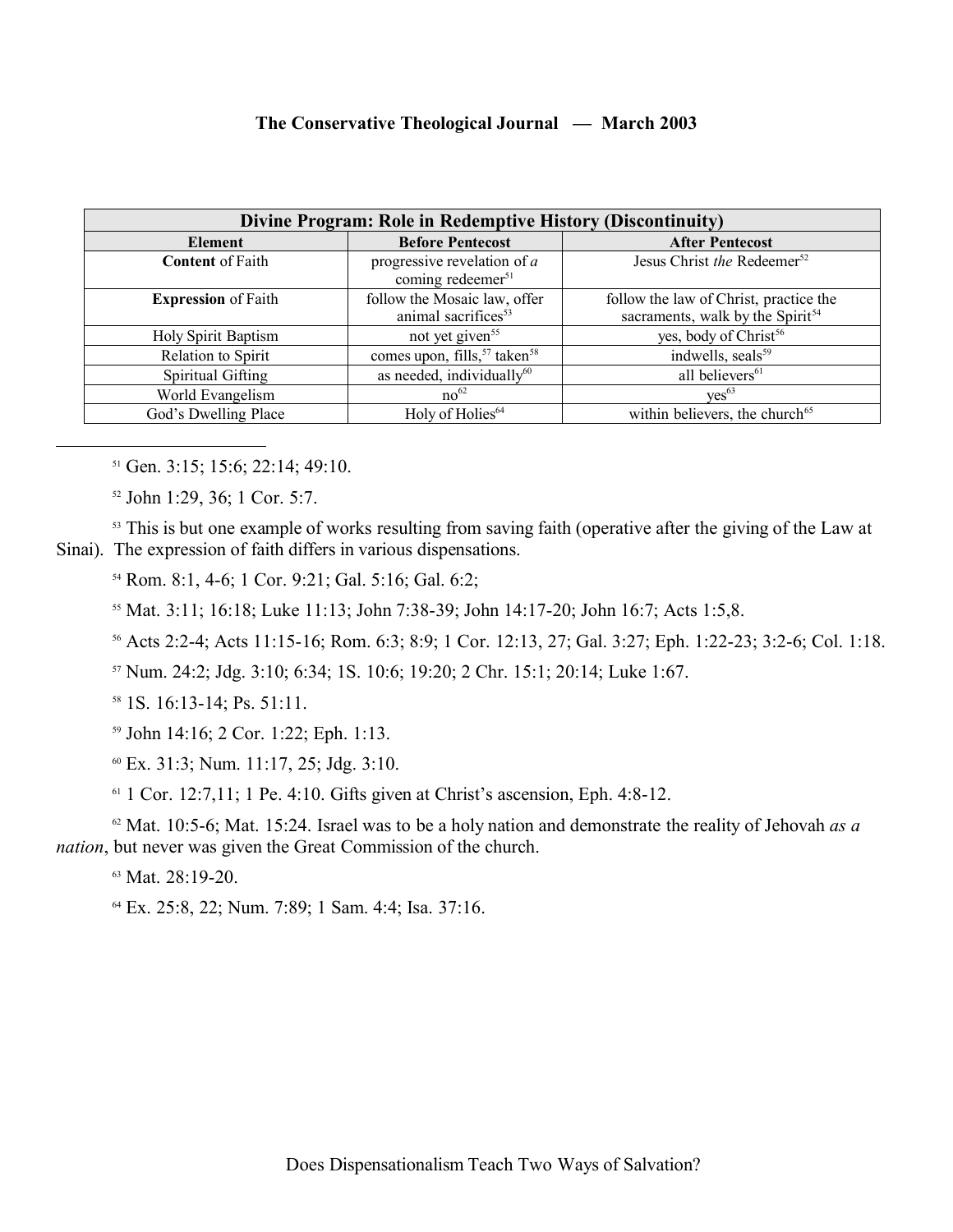| Divine Program: Role in Redemptive History (Discontinuity) |                          |                                        |  |
|------------------------------------------------------------|--------------------------|----------------------------------------|--|
| Priesthood                                                 | $L$ evites <sup>66</sup> | all believers <sup>67</sup>            |  |
| Jew/Gentile Separation                                     | Mosaic Law <sup>68</sup> | none, one <i>new</i> man <sup>69</sup> |  |

#### **Conclusion**

We have seen that dispensationalism teaches, and has always *explicitly taught* a single way of salvation. Claims to the contrary have been based on inferences from imprecise statements taken in isolation, a misunderstanding of the terms or elements of dispensationalism, or the imposition of a non-dispensational ecclesiology upon dispensationalism.

It is this last tendency which has introduced the most confusion because it insists on interpreting dispensationalism from a viewpoint which disallows a *sine qua non* of dispensationalism— the recognition of distinct roles among the redeemed of history. I submit it is unproductive to approach an understanding of dispensationalism by imposing upon it a non-dispensational ecclesiology (the redeemed  $\equiv$  the church) and continuing to raise the red herring of multiple ways of salvation.

Dispensationalists concur with Klooster, a self-described "Kingdom-Covenant Theologian" who remarks:

In the light of [the] significant revision in the *New Scofield Reference Bible* [to clarify Scofield's unguarded statement at John 1:16] and the arguments of dispensationalists as Ryrie and Feinberg, the old charge should be dropped. One must proceed from the acknowledgment that Dispensationalism recognizes

<sup>68</sup> Post Sinai.

<sup>69</sup> Rom. 11:25-26, 32; 1 Cor. 12:12-13; Gal. 3:28; 6:15; Eph. 2:15; Col. 3:11. "*There are no longer any special qualifications like nationality. All such barriers have been removed..*" Erickson, 1038.

<sup>65</sup> 1 Cor. 6:19; 2 Cor. 6:16; Eph. 2:21.

<sup>66</sup> Ex. 28:1; Luke 1:5

<sup>67</sup> 1 Pe. 2:5-9; Rev. 1:6. "Old Testament priests *were Levites*. New Testament priests *wear levis*!"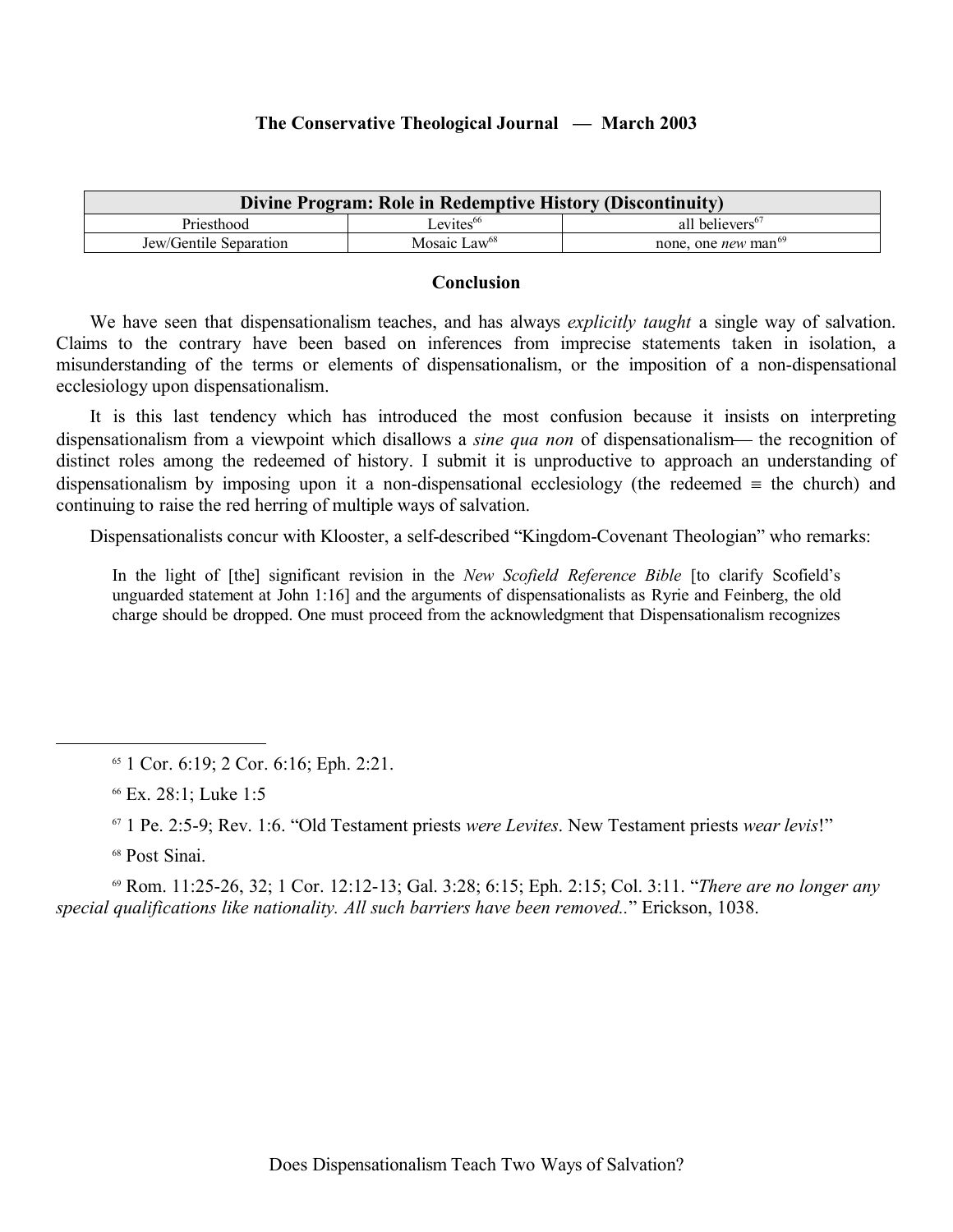a single way of salvation throughout the Scripture. Salvation is now and has always been by grace alone*sola gratia*! 70

#### **Bibliography**

Chafer, Lewis Sperry. *Systematic Theology*. Dallas: Dallas Theological Seminary, 1976.

Couch, Mal. *A Biblical Theology of the Church*. Grand Rapids: Kregel Publications, 1999.

- Erickson, Millard J. *Christian Theology*. Grand Rapids: Baker Book House, 1985.
- Feinberg, John S. and Paul D. Feinberg, eds. *Tradition and Testament: Essays in Honor of Charles Lee Feinberg.* Chicago: Moody Press, 1981.
- Feinberg, John S. *Continuity and Discontinuity: Perspectives on the Relationship between the Old and New Testaments.* Westchester: Crossway Books, 1988.
- Fruchtenbaum, Arnold G. *Israelology: The Missing Link In Systematic Theology*. Tustin: Ariel Ministries Press, 1989.
- Gerstner, John H. *A Primer On Dispensationalism*. Phillipsburg: Presbyterian and Reformed Publishing, 1982.
- Gerstner, John H. *Wrongly Dividing The Word Of Truth*. Brentwood: Wolgemuth & Hyatt, Publishers, Inc., 1991.
- John Walvoord. "Series in Christology—Part 4: The Preincarnate Son of God." *Bibliotheca Sacra* Vol. 104, No. 416, (1947) : 422-425.
- Lewis S. Chafer. "Editorial." *Bibliotheca Sacra* Vol. 102, No. 405 (1945) : 1-5.
- Louis Berkhof, *Systematic Theology*. Grand Rapids: Eerdman's Publishing Company, 1941.
- Mathison, Keith A. *Dispensationalism: Rightly Dividing The People Of God?* Phillipsburg: Presbyterian and Reformed Publishing Company, 1995.
- Merrill Frederick Unger "The Baptism with the Holy Spirit, Part 1," *Bibliotheca Sacra* Vol. 101, No. 402 (1944) : 232-247.

<sup>70</sup> Fred H. Klooster, "The Biblical Method of Salvation: A Case for Continuity," *Continuity and Discontinuity: Perspectives on the Relationship between the Old and New Testaments (Westchester: Crossway* Books, 1988), 133.